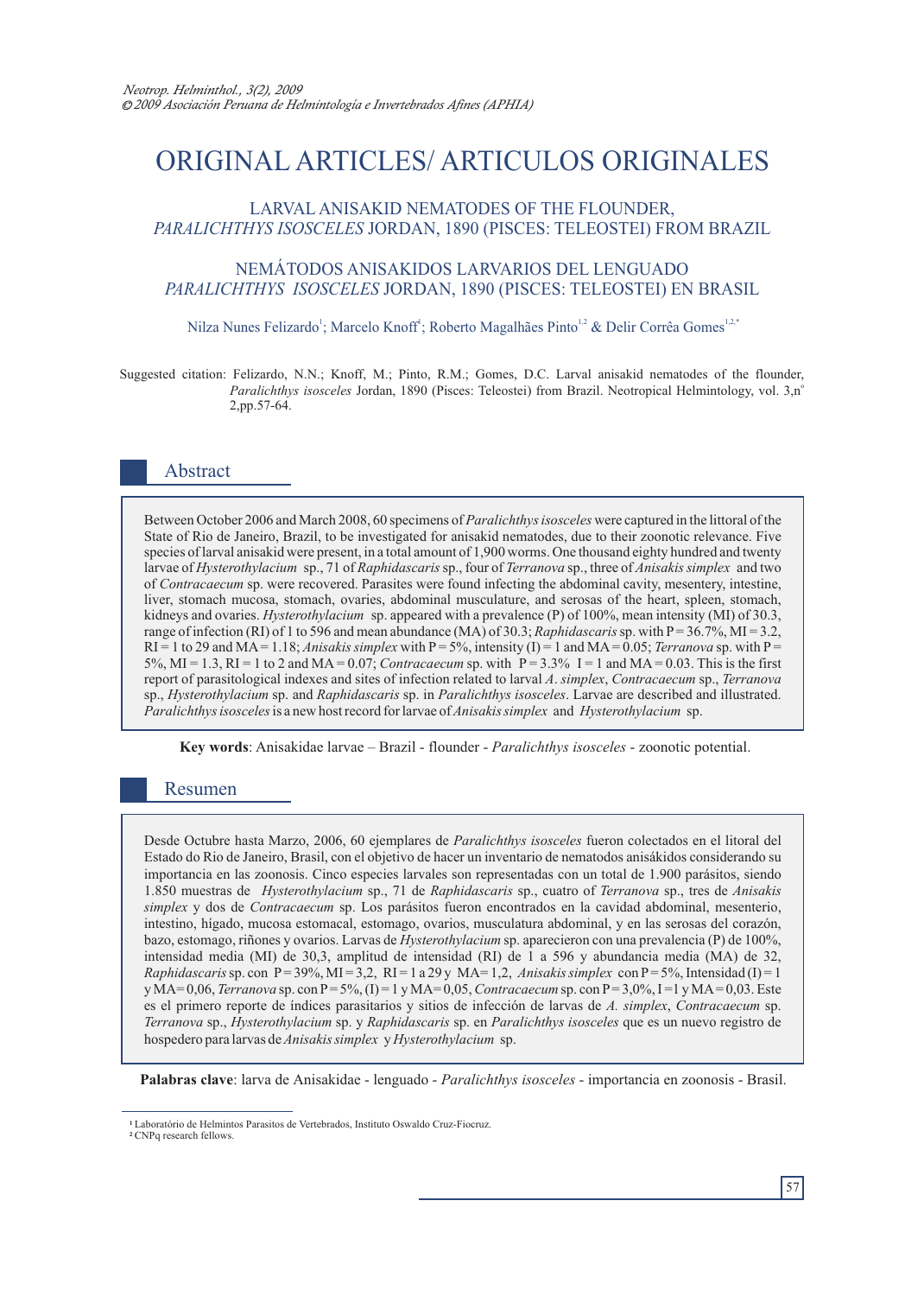#### INTRODUCTION

The anisakid nematodes can be transmitted to man and fishes act as intermediate, paratenic or definitive hosts for these helminths (Anderson, 2000). Third stage larvae remains infective for over three years (Lopez Sabater & Lopez Sabater, 2000), and are considered in public health approaches, as a potential risk factor when ingested (Roepstorff *et al*., 1993).

Species of flounders included in Paralichthyidae occurring in the Brazilian coast and allocated under *Paralichthys* Girard 1858, represent one of the most outstanding fishery resources in Brazil (Figueiredo & Menezes, 2000), being largely utilized in the internal and external markets.

The present investigation aimed at the identification of larval anisakid worms recovered from specimens of *Paralichthys isosceles* Jordan, 1890 in the littoral of the State of Rio de Janeiro, Brazil, with data on taxonomy, parasitological indexes and infection sites.

Hartwich (1974) and larval identification was obtained after Rego *et al*. (1983), Smith (1984), Peter & Maillard (1988), Incorvaia & Díaz de Astarloa (1998), Timi *et al*. (2001) and Bicudo *et al*. (2005). Figures were made by means of a drawing tube connected to a Olympus BX41 brightfield microscope. Measurements ranges are in millimeters (mm) with means in parentheses (Table 1). Parasitological indexes related to prevalence (P), intensity (I), mean intensity (MI), range of infection (RI) and mean abundance (MA), are in accordance with Bush *et al.* (1997). Representative specimens were deposited in the Helminthological Collection of the Oswaldo Cruz Institute (CHIOC). Comparison of species of *Anisakis*, *Contracaecum*, *Terranova*, *Hysterothylacium* and *Raphidascaris*, presently studied, was made with those previously reported by Rego *et al*. (1983) and Bicudo *et al*. (2005), also obtained from fishes of the Brazilian littoral and that are deposited in the CHIOC nos. 31945 a-b, 31946 a-b, 31947 a-b, 31948 a-b, 35351, 35352 and 35353.

#### RESULTS

## MATERIAL AND METHODS

From October 2006 to March 2008, sixty specimens of *Paralichthys isosceles* Jordan, 1890, measuring  $35.0\pm5.9$  cm and weighting  $625\pm25.2$  g, were captured in the littoral of the State of Rio de Janeiro, Brazil (21º15'S-23º23'S, 40º29'W-44º28'W) to be further investigated for helminths. Fishes were maintained in isothermal boxes with ice and carried to the Laboratory of Helminth Parasites of Vertebrates, Oswaldo Cruz Institute, Oswaldo Cruz Foundation, Rio de Janeiro.

Identification of specimens was obtained in accordance with Figueiredo & Menezes (2000). Nematodes were collected, fixed, clarified and preserved according to Eiras *et al*. (2006). To better understand the structure of the lateral alae in specimens of *Hysterothylacium* sp. and *Raphidascaris* sp., transversal sections at the level of the esophagus were obtained by means of the techniques after Anderson (1958), and Esser (1986). The study of the buccal structures was made on the basis of the method of Moravec (1998). The adopted taxonomic classification of the Anisakidae follows

The 60 investigated fishes were parasitized with anisakid larvae (prevalence = 100%), in a total amount of 1,900 free or encapsulated larvae. One thousand-eight hundred and twenty larvae represented L3 and L4 larval stages of *Hysterothylacium* sp., 71 of *Raphidascaris* sp., four of *Terranova* sp., three of *Anisakis simplex*, and two of *Contracaecum* sp. (Table 1). Parasitological indexes, infection sites and CHIOC deposit numbers are depicted in Table 2.

Anisakinae Railliet & Henry, 1912

*Anisakis* Dujardin, 1845

*Anisakis simplex* (Rudolphi, 1809) (Figs. 1 and 2) Description based on three third-stage larvae: cuticle with thin transversal striation. Anterior extremity with a dorsal and two poorly developed ventro-lateral lips. Six cephalic papillae, one pair in the dorsal lip and a pair in each ventro-lateral lip. Boring tooth below the oral aperture, between the two ventro-lateral lips. Excretory pore opening beneath the boring tooth. Deirids inconspicuous. Ventriculus longer than large. Ventricular appendix and intestinal cecum absent. Two nearly spherical rectal glands. Tail conical, mucron present.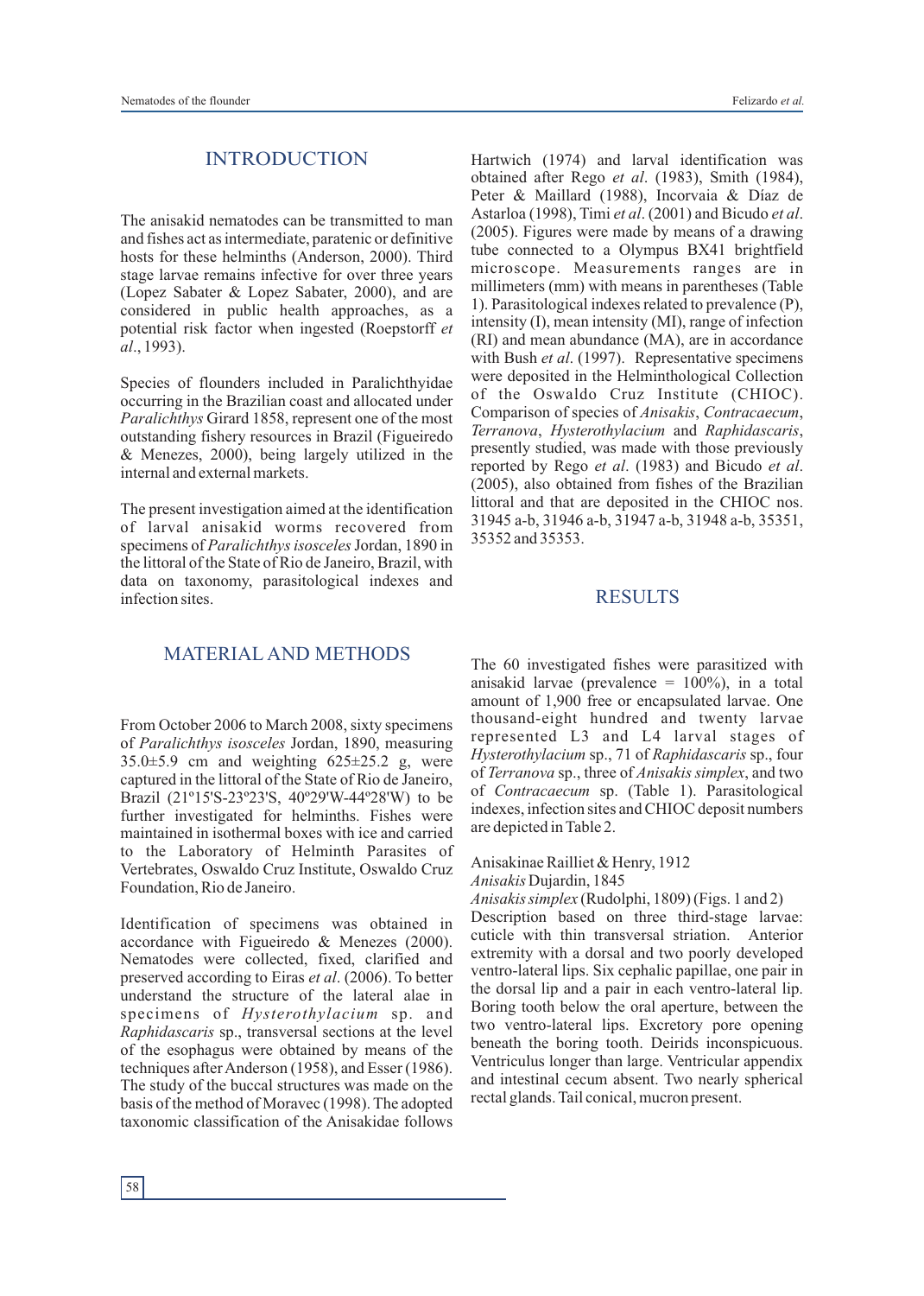#### *Contracaecum* Railliet & Henry, 1912 *Contracaecum* sp. (Figs. 3 and 4).

Description based on two third-stage larvae: cuticle with thin transversal striation, more evident in the posterior extremity of the body. Anterior extremity with a dorsal lip and two poorly developed ventrolateral lips. Six cephalic papillae, one pair in the dorsal lip and a pair in each ventro-lateral lip. Boring tooth near the oral aperture, between the two ventrolateral lips. Excretory pore opening beneath the boring tooth. Deirids inconspicuous. Ventriculus small and sub spherical. Ventricular appendix nearly twice longer than the intestinal cecum. Two almost spherical rectal glands. Tail conical, mucron absent.

## *Terranova*Leiper & Atkinson, 1914

*Terranova* sp. (Figs. 5 and 6).

Description based on four third-stage larvae: cuticle with thin transversal striation more evident in the posterior extremity of the body. Anterior extremity with a dorsal and two poorly developed ventrolateral lips. Six cephalic papillae, one pair in the dorsal lip and a pair in each ventro-lateral lip. Boring tooth below the oral aperture, between the two ventro-lateral lips. Excretory pore opening beneath the boring tooth. Deirids inconspicuous. Ventriculus longer than large. Ventricular appendix absent. Intestinal cecum twice the length of the ventriculus. Two nearly spherical rectal glands. Tail conical, mucron absent.

#### Raphidascaridinae Hartwich, 1954 *Hysterothylacium* Ward & Margath, 1917

*Hysterothylacium* sp. (Figs. 7-10).

Description based on 54 third-stage larvae; cuticle with lateral alae extending along the body with a wedge-shaped support, devoid of basal extension. Anterior extremity with a dorsal and two poorly developed ventro-lateral lips**.** Nine cephalic papillae, two pairs in the dorsal lip together with a large papilla and a pair in each ventro-lateral lip. Boring tooth absent. Excretory pore opening below the nerve ring. Ventriculus nearly spherical. Ventricular appendix twice longer than the esophagus. Intestinal cecum present. Four subspherical rectal glands. Tail conical, mucron present.

Description based on 50 four-stage larvae: morphological characteristics similar to those present in third-stage larvae were observed, except for the more developed lips and the presence of a caudal multispinous process responsible for the cactus-tail format in the former.

#### *Raphidascaris* Railliet & Henry, 1915 *Raphidascaris* sp. (Figs. 11-13)

Description based on ten third-stage larvae: cuticle smooth, devoid of striations. Lateral alae extending along the body. Poor developed lips. Ventral boring tooth present. Ventriculus larger than long. Ventricular appendix present. Intestinal cecum absent. Excretory pore below the nerve ring. Two rectal glands nearly spherical. Tail pointed with well defined transversal striations in the terminal portion.

## DISCUSSION

Larvae of *Anisakis* recovered from *Paralichthys isosceles* were identified to *A*. *simplex*, taking into account the defined morphological characteristics of the species, in accordance with Timi *et al*. (2001). Some differences were related to the wider range observed in the length of the worms in comparison with those reported by Timi *et al*. (2001) in *Engraulis anchoita* Hubbs & Marini, 1935, *Anisakis* (type I) in *P*. *patagonicus*Jordan, 1889 by Incorvaia & Diaz de Astarloa (1998) in Argentina, *Anisakis*sp. in *Pomatomus saltatrix* (L.) by Rego *et al*. (1983), in *Trichiurus lepturus* L. by Barros & Amato (1993) and in *Prionotus punctatus*(Bloch, 1793) by Bicudo *et al*. (2005) captured in the Brazilian coast. Bicudo *et al*. (2005) affirmed that the measurements so far obtained were close to those reported for *A*. *simplex* by Smith (1983) in euphausiids, differing from them by the smaller proportion related to body and esophagus length.

Data on larvae of *Contracaecum* sp. presently studied are in accordance with those reported by Rego *et al*. (1983), when larvae were recovered from specimens of *Pomatomus saltatrix*, from *Engraulis anchoita* by Timi *et al*. (2001) and *Contracaecum* sp. (type B) from *P*. *patagonicus* and from *P*. *orbignyanus* (Valenciennes, 1839) by Incorvaia & Diaz de Astarloa (1998). Tavares and Luque (2006) listed *Contracaecum* sp. larvae parasitizing several teleosteans, including *P*. *isosceles* from the Brazilian littoral.

Larvae identified as *Terranova* sp., are similar to those described by Rego *et al*. (1983) from *P*. *saltatrix* in Brazil and by Timi *et al*. (2001) from *Engraulis anchoita* in Argentina and Uruguay. They differ from *Terranova* type HB in Carangidae hosts reported by Deardorff *et al*. (1982) since these larvae present bigger ventriculus and intestinal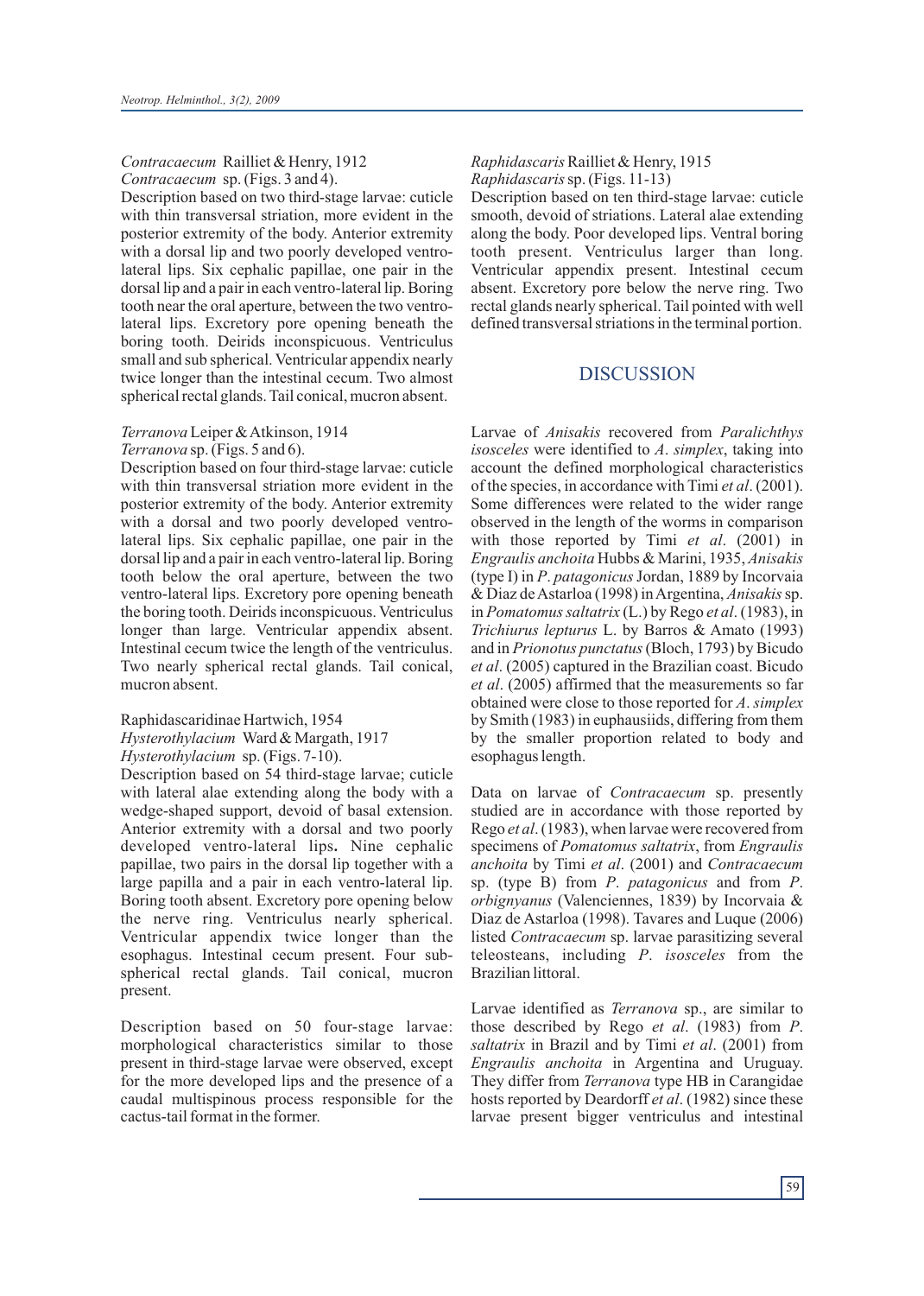cecum, from T*erranova* sp. by Rego *et al*. (1985) recovered from specimens of *Pagrus pagrus* L., by the absence of mucron, and from *Terranova* type B that present larger ventriculus and that were reported by Incorvaia & Díaz de Astarloa (1998) parasitizing specimens of *P*. *orbignyanus* and *P*. *patagonicus*. *Terranova* sp. larvae were referred in several marine teleosteans in Brazil by Eiras & Rego, (1987) and Tavares & Luque (2006).

Third-stage larvae of *Hysterothylacium* sp. found in specimens of *P. isosceles* resemble *Hysterothylacium* sp. no. 2 of Petter & Maillard (1988) from *Mullus surmuletus* (L.), *Muraena Helena* L. and *Trachinus araneus* Cuvier, 1825, in the Mediterranean sea, *Hysterothylacium* MD of Deardorff & Overstreet (1981) collected in *Scomberomorus maculatus* (Mitchill, 1815) from the Northern Gulf of Mexico, *Hysterothylacium* KB in *Mene maculata* (Bloch & Schneider, 1801), *Mulloidichthys auriflamma* (Forsskal, 1775), *Otolithes argenteus* Cuvier, 1830, *Pseudorhombus arsius* (Hamilton, 1822), *Sphyraena jello* Cuvier, 1829, *Sphyraena obtusata* Cuvier, 1829 and *Upeneus sulphureus* Cuvier, 1829 from Kuwait by Petter & Sey (1997). These larvae are also similar to those reported in Brazil, previously identified as *Hysterothylacium* MD in *Micropogonias furnieri* (Desmarest, 1823) by Pereira Jr. *et al*. (2004) and *Hysterothylacium* sp. in *P*. *punctatus* by Bicudo *et al*. (2005). Revising the samples that were deposited in the CHIOC by the latter authors, it became evident that the larval tooth is absent in the examined larvae and that the specimens present, in fact, a prominent lip papilla. Moreover, third-stage larvae recovered from *P*. *isosceles* present the lateral alae with the wedge-shaped support and conical tail with mucron, identical to the observed in *Hysterothylacium* MD of Deardorff & Overstreet (1981). These larvae differ from those of two species that occur in fishes of the Brazilian littoral: *H*. *fortalezae* (Klein, 1973) in which the support of the lateral alae is T-shaped and tail ends in an agglomerate of six spines and *H*.*reliquens*(Norris & Overstreet, 1975) in which the lateral alae and the multispinous structure in the tail are absent (Deardorff & Overstreet, 1980); besides, larvae of both species present larval tooth during the thirdstage (Deardorff & Overstreet, 1981).

Fourth-stage larvae are similar to *Hysterothylacium*  sp. no. 2 of Petter & Maillard (1988) collected in several teleosteans from the Mediterranean and to *Hysterothylacium* MD of Deardorff & Overstreet

60

(1981) in *Mugil cephalus* L. from the Gulf of Mexico.

Third-stage larvae of *Raphidascaris* sp. studied now, are similar to those of Rego *et al*. (1983) in *Pomatomus saltatrix* L. from the Brazilian littoral and to *R*. *acus* (Bloch, 1772) in *Perca flavescens* (Mitchill, 1814) collected by Smith (1984) in Canada, by presenting lateral alae. Nevertheless, they differ from the larvae collected in *Prionotus punctatus* from the Brazilian coast by Bicudo *et al*. (2005) since these larvae are devoid of lateral alae. Tavares & Luque (2006) report the distribution of *Raphidascaris* sp. larvae found parasitizing 31 species of teleostean hosts in Brazil, reinforcing the importance of these occurrences.

Timi *et al*. (2001), affirm that morphometric differences observed in specimens of a same species may occur due to the individual allometric development and also in accordance with Koie (1993) that the spatial confinement the first intermediate hosts (crustaceans and mollusks) are submitted can interfere in the size of the larvae parasitizing the fishes.

Five species included in *Paralichthys*, were investigated for larval anisakid in the North and South America: *P*. *californicus* (Ayres, 1859) by Castillo-Sanches *et al*. (1998), *P*. *adspersus* (Steindachner, 1867) by Oliva *et al*. (1996), *P*. *patagonicus* and *P*. *orbignyanus* by Incorvaia & Díaz de Astarloa (1998) and *P*. *microps* (Günther, 1881) by Torres *et al*. (2000), when some parasitological indexes and infection sites were reported. In Chile, *Anisakis simplex* in specimens *of P. microps,* appeared with a prevalence 10% higher than the presently reported for *P. isosceles*. Moreover, former data refer to liver and ovaries found parasitized with *A*. *simplex.* The anisakid nematodes were present in all specimens of flounders from South and North Americas, with a higher mean abundance than the observed here and also occurring in the stomach and intestinal cecum. In Argentina, references to *Terranova* sp. are related to three species (Types A, B, B') in *P*. *patagonicus* and *P*. *orbignyanus* occurring with higher mean abundance when compared to the obtained in *P*. *isosceles*. Nevertheless, *Terranova* (Type A) appeared with a mean abundance of 0.08 similar to the values presently observed in despite of the difference related to other three infection sites reported now. For *Hysterothylacium* sp. parasitizing *P*. *isosceles* in Brazil, values referring to prevalence, mean intensity and mean abundance were higher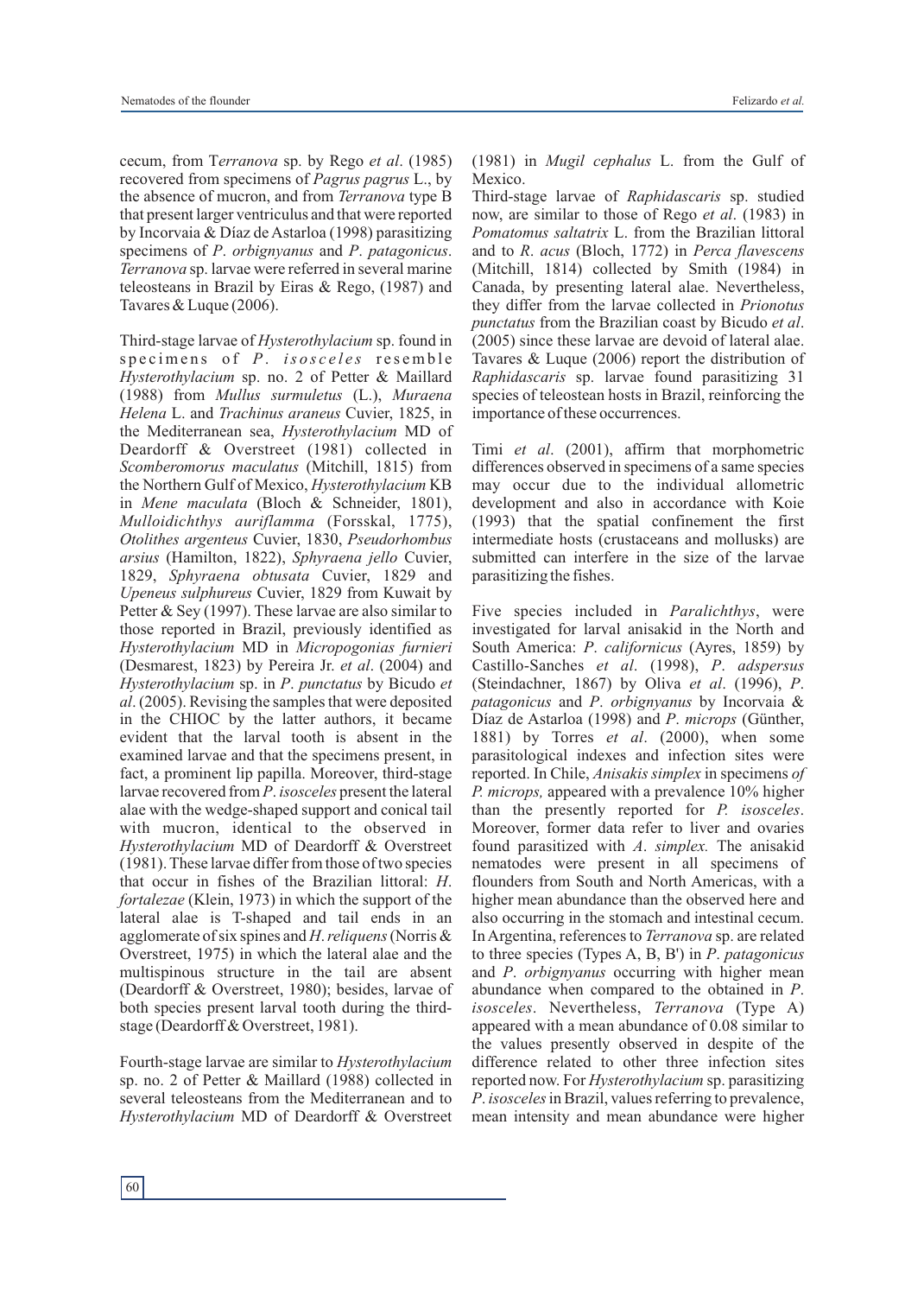than those reported for other investigated flounders from South and North Americas. For *Raphidascaris* sp. recovered from *P*. *patagonicus* the mean abundance of the parasitism was of 4.8 when compared to 1.18 in *P*. *isosceles* also occurring in other four sites of infection, since previous reports only refer to the intestinal cecum.On the basis of the present results, the high infection levels, mainly considering the larvae of *Hysterothylacium* sp., as well as the infection sites, such as musculature and ovaries (Table 2) indicate a major importance, since the larvae, of zoonotic potential, when accidentally ingested can infect man, in accordance with data

after Yagi *et al*. (1996) that referred to a case of human anisakidosis in Japan, caused by the ingestion of raw fish parasitized with larval *Hysterothylacium aduncum* (Rudolphi, 1802).

#### ACKNOWLEDGEMENTS

To Flávia de Carvalho, Communication Service (ICICT/Fiocruz) and Heloisa Nogueira Diniz, Images Production and Treatment Service (IOC/Fiocruz), for processing the figures.

Table 1. Morphological and morphometric data on third stage larval anisakid in *Paralichthys isosceles* from the littoral of the State of Rio de Janeiro, Brazil.

|                  | Anisakis simplex     | Contracaecum sp.    | Terranova sp.        | Hysterothylacium sp. | Raphidascaris sp.    |
|------------------|----------------------|---------------------|----------------------|----------------------|----------------------|
| Length           | $15.3 - 16.0(15.6)$  | $4.88 - 5.06(4.97)$ | $5.63 - 7.75(6.13)$  | $3.62 - 16.7(10.1)$  | $6.85 - 11.5(9.17)$  |
| Width            | $0.35 - 0.37(0.36)$  | $0.9 - 0.22(0.20)$  | $0.16 - 0.18(0.17)$  | $0.11 - 0.40$ (0.25) | $0.28 - 0.31(29.5)$  |
| Larval tooth     | present              | present             | present              | absent               | present              |
| Escretory pore*  | opens beneath        | opens beneath       | opens beneath        | $0.25 - 0.46(0.36)$  | $0.27 - 0.42$ (0.36) |
|                  | boring tooth         | boring tooth        | boring tooth         |                      |                      |
| Nerve ring*      | $0.26 - 0.28(0.27)$  | $0.14 - 0.18(0.16)$ | $0.11 - 0.22$ (0.17) | $0.12 - 0.46(0.29)$  | $0.12 - 0.28(0.20)$  |
| Esophagus        | $1.53 - 1.62(1.57)$  | $0.64 - 0.70(0.67)$ | $0.78 - 1.20(0.99)$  | $0.23 - 1.16(0.69)$  | $0.57 - 0.93(0.85)$  |
|                  | $0.55 - 0.60$ (0.55) | $0.03 - 0.09(0.06)$ | $0.36 - 0.41(0.39)$  | $0.04 - 0.19(0.12)$  | $0.05 - 0.10(0.06)$  |
| Ventriculus      | X                    | X                   | X                    | X                    | X                    |
|                  | $0.22 - 0.25(0.22)$  | $0.04 - 0.10(0.07)$ | $0.15 - 0.17(0.16)$  | $0.05 - 0.15(0.10)$  | $0.08 - 0.15(0.12)$  |
| Vap              | absent               | $0.42 - 0.50(0.46)$ | absent               | $0.35 - 1.37(0.86)$  | $0.28 - 0.80$ (0.48) |
| Intestinal cecum | absent               | $0.28 - 0.33(0.30)$ | $0.35 - 0.36(0.35)$  | $0.05 - 0.32(0.18)$  | absent               |
| Tail             | $0.07 - 0.08(0.08)$  | $0.14 - 0.17(0.15)$ | $0.23 - 0.25(0.24)$  | $0.10 - 0.32(0.20)$  | $0.13 - 0.34(0.25)$  |
| Mucron           | $0.02 - 0.03(0.02)$  | absent              | absent               | $0.03 - 0.08(0.05)$  | absent               |

\*From anterior end; Vap - ventricular appendix

Table 2. Prevalence (P), intensity (I), mean intensity (MI), range of infection (RI), mean abundance (MA), infection sites (IS) and deposit numbers in the Helminthological Collection of the Oswaldo Cruz Institute (CHIOC) of larval anisakids parasitizing specimens of *Paralichthys isosceles* from the littoral of the State of Rio de Janeiro, Brazil.

|                      | P<br>(%) | $I^* / M$ | RI                       | <b>MA</b> | IS                                             | <b>CHIOC</b><br>No. |
|----------------------|----------|-----------|--------------------------|-----------|------------------------------------------------|---------------------|
| Hysterothylacium sp. | 100      | 30.3      | 1-596                    | 30.3      | AC, AM, IN, HS, KS, LS, M,<br>O. OS. S. SM, SS | 35642               |
| Raphidascaris sp.    | 36.7     | 3.2       | $1 - 29$                 | 1.18      | AC, IN, L, S, STS                              | 35643               |
| Anisakis simplex     | 5        | $1^*$     | $\overline{\phantom{a}}$ | 0.05      | AC, IN, STS                                    | 35644               |
| Terranova sp.        | 5        | 1.3       | $1 - 2$                  | 0.07      | L, IN, M, SM                                   | 35646               |
| Contracaecum sp.     | 3.3      | $1^*$     | $\overline{\phantom{a}}$ | 0.03      | IN                                             | 35645               |

AC-Abdominal cavity; AM-abdominal musculature; IN-intestine; HS- heart serosa; KS- kidney serosa; L-liver; LS-liver serosa; Mmesentery; O-ovary; OS-ovary serosa; S-stomach; SM-stomach mucosa; SS-spleen serosa; STS-stomach serosa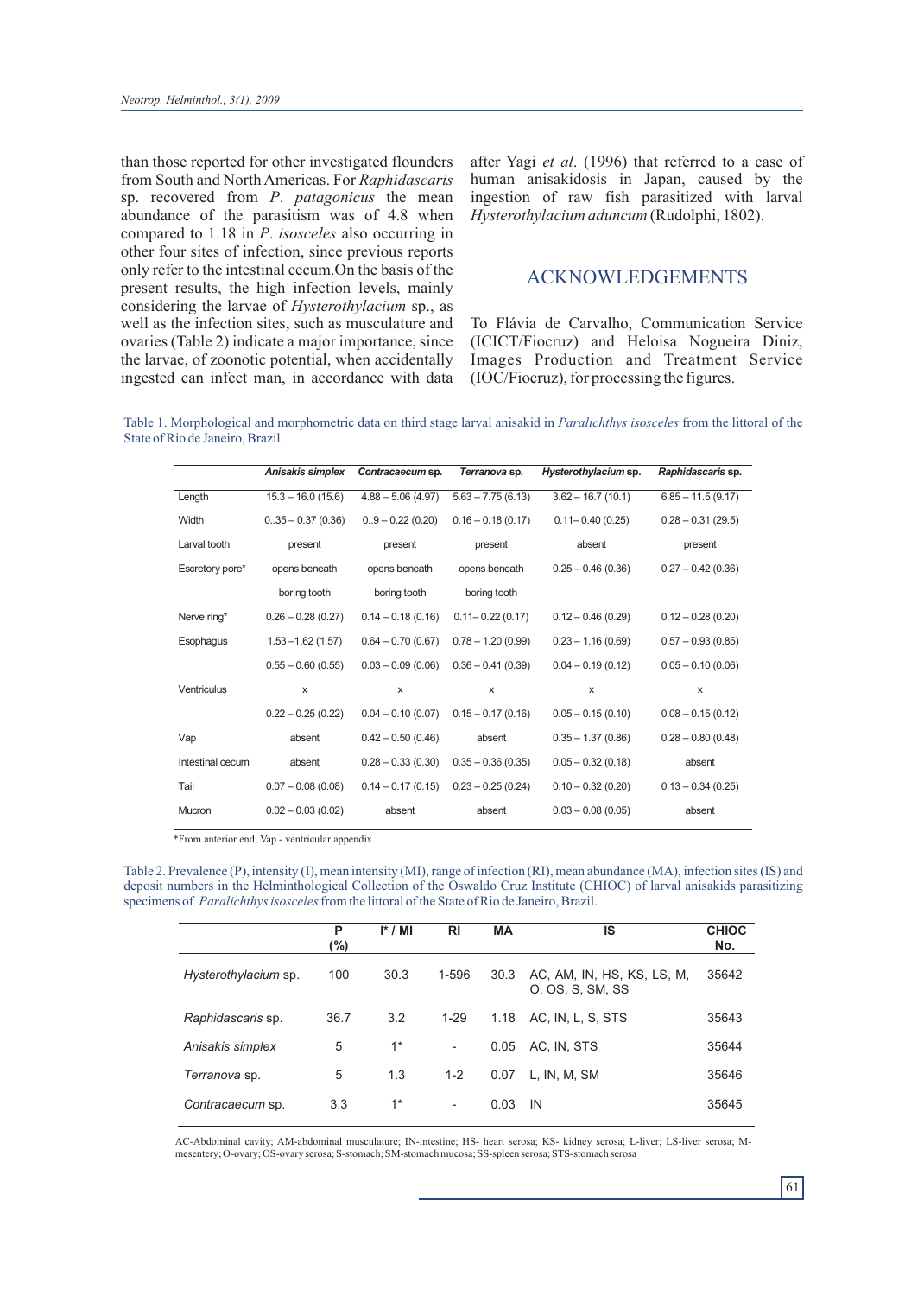6



Figures 1-6 Third stage anisakid larvae. *Anisakis simplex.* Fig. 1. Anterior portion. Fig. 2. Posterior end. Contracaecum sp. Fig. 3. Anterior portion. Fig. 4. Posterior end. Terranova sp. Fig. 5. Anterior portion. Fig. 6. Posterior end. Scale bars: Figs. 1-4  $= 0.2$  mm; Figs. 5-6  $= 0.1$  mm.

Figures 7-13. Third stage anisakid larvae. *Hysterothylacium* sp. Fig. 7. Anterior portion. Fig. 8. Posterior end. Fig. 9 Posterior end of a third-stage larva, containing a four-stage molt, with a caudal multi-spinous structure. Fig. 10. Cross section at the middle of esophagus, lateral alae with a wedge-shaped support. *Raphidascaris* sp**.** Fig. 11. Anterior portion. Fig. 12. Posterior end. Fig. 13. Cross section at the middle of esophagus. Scale bars: Figs. 7-8,  $11-12 = 0.2$  mm; Fig. 9  $= 0.025$  mm; Fig. 10  $=$ 0.1 mm; Fig.  $13 = 0.05$ mm.

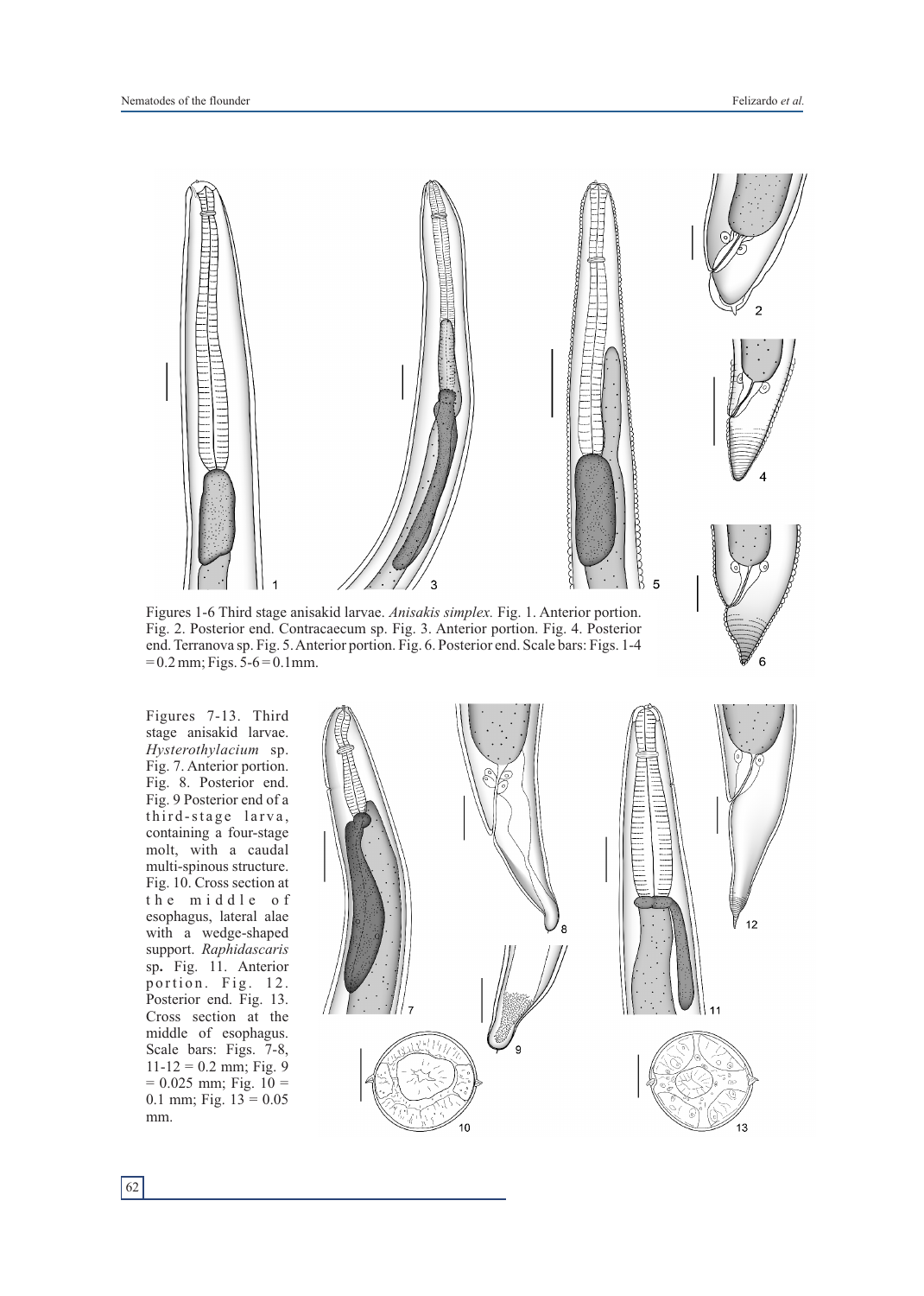#### BIBLIOGRAPHIC REFERENCES

- Anderson, RC. 1958. *Méthode por l'éxamen des nématodes em vue apicale*. Annales de Parasitologie Humaine et Comparee, vol. 33, pp. 171-172.
- Anderson, RC. 2000. *Nematode Parasites of Vertebrates, Their Development and* Transmission. 2<sup>nd</sup> ed. CABI Publishing, London, 650 p.
- Barros, GC & Amato, JFR. 1993. *Larvas de anisakídeos de peixe-espada,* Trichiurus lepturus*L., da costa do Estado do Rio de Janeiro. Brasil*. Revista Brasileira de Biologia, vol. 53, pp. 241-245.
- Bicudo, AJA, Tavares, LER & Luque, JL. 2005. *Larvas de Anisakidae (Nematoda: Ascaridoidea) parasitas da cabrinha* Prionotus punctatus *(Bloch, 1793) (Osteichthyes: Triglidae) do Litoral do Estado do Rio de Janeiro, Brasil.* Brazilian Journal of Veterinary Parasitology, vol. 14, pp. 109-118.
- Bush, AO, Lafferty, KD, Lotz, JM & Shostak, AW. 1997. *Parasitology meets ecology on its own terms: Margolis et al. Revisited*.Journal of Parasitology, vol. 83, pp. 575-583.
- Castillo-Sánchez, E, Rosales-Casián, JA& Pérez-Ponce de Leon, G. 1998. *Helminth parasites of*  Paralichthys californicus *(Osteichthyes: Paralichthydae) in estero de Punta Banda, Todos Santos Bay and Quintín Bay, Baja Califórnia, México.*Ciencias Marinas, vol. 24, pp. 443-462.
- Deardorff, TL & Overstreet, RM. 1980. *Review of*  Hysterothylacium *and* Iheringascaris *(both previously =* Thynnascaris*) (Nematoda: Anisakidae) from the Northem Gulf of Mexico*. Proceedings of Helminthological Society of Washington, vol. 93, pp. 1035-1079.
- Deardorff, TL & Overstreet, RM. 1981. *Larval* Hysterothylacium *(*=Thynnascaris*) (Nematoda: Anisakidae) from fishes and invertebrates in the Gulf of Mexico*. Proceedings of Helminthological Society of Washington, vol. 48, pp. 113-126.
- Deardorff, TL, Kliks, MM, Rosenfeld, ME, Rychlinshi, RA & Desowitz, RS. 1982. *Larval Ascaridoid nematodes from fishes nearthe Hawaiian Islands, with comments on pathogenicity experiments*. Pacific Science, vol. 36, pp. 187- 201.
- Eiras, JC & Rego, AA.1987. *The histopathology of*  Scomber japonicus *infection* by Nematobothrium scombri *(Trematoda: Didymozoidae) and of larval anisakid nematode infections in the liver of* Pagrus pagrus*.* Memórias do Instituto Oswaldo Cruz, vol. 82, pp. 155-159.
- Eiras, JC, Takemoto, RM & Pavanelli, JC. 2006. *Métodos de estudo e técnicas laboratoriais em parasitologia de peixes*. 2ª ed. rev. ampl. Editora da Universidade Estadual de Maringá, Maringá, 199 pp.
- Esser, RPA. 1986. *Awater agar em face technique. Proc. Helminthol. Soc. Wash. 53: 254-255.*
- Figueiredo J.L., Menezes N.A. 2000. *Manual de peixes marinhos do sudeste do Brasil VI - Teleostei (5).* Museu de Zoologia, Universidade de São Paulo, São Paulo, 116 pp.
- Hartwich, G. 1974. *Keys to genera of the Ascaridoidea.*  In: Anderson, R.C., Chabaud, A.G., Willmott, S. (eds) *CIH Keys to the nematode parasites of vertebrates*. Part II*.*Commonwealth Agricultural Bureaux, Farnham Royal , Bucks, 1-5.
- Incorvaia, IS & Díaz de Astarloa, JM. 1998. *Estudio preliminar de las larvas (Nematoda: Ascaridida) parásito de* Paralichthys orbignyanus *(Valenciennes, 1839) y* Paralichthys patagonicus *(Pisces: Pleuronectiformes)*. Boletin Chileno de Parasitologia, vol. 53, pp. 38-42.
- Koie, M. 1993. *Aspects of the life cicle and morphology of* Hysterothylacium aduncum *(Rudolphi, 1802) (Nematoda, Ascaridoidea, Anisakidae).* Canadian Journal of Zoology, vol. 71, pp. 1289- 1293.
- Lopez Sabater, EI & Lopez Sabater, CJ. 2000. *Health hazards related to occurrence of parasites of the genera* Anisakis *and* Pseudoterranova *in fish*. Food Science and Technology International, vol.6, pp. 183-195.
- Moravec, F. 1998. *Nematodes of Freshwater Fishes of the Neotropical Region*. Academia. Academy of Sciences of Czech Republic. Praha. 464 p.
- Oliva, ME, Castro, RE & Burgos, R. 1996. *Parasites of the Flatfish* Paralichthys adspersus *(Steindachner, 1867) (Pleuronectiformes) from Northern Chile*. Memórias do Instituto Oswaldo Cruz, vol. 91, pp. 301-306.
- Pereira Jr, J, Almeida, FM, Morais, NCM & Vianna, RT. 2004. Hysterothylacium sp. larvae *(Nematoda:Anisakidae) in* Micropogonias furnieri *(Sciaenidae) from Rio Grande do Sul coast, Brazil*. Atlântica, vol. 26, pp. 55-60.
- Petter, JA & Maillard, C. 1988. *Larves d'Ascarides parasites de Poissons en Méditerranée Occidentale*. Bulletin du Museum National d' Histoire Naturelle, vol. 10, pp. 347-369.
- Petter, JA& Sey, O. 1997. *Nematode parasites of marine fishes from Kuwait, with a description of*  Cucullanus trachinoti *n.sp. from* Trachinotus blochi. Zoosystema, vol. 19, pp. 35-59.
- Rego, AA, Carvajal, J & Schaeffer, G. 1985. *Patogenia del hígado de peces* (Pagrus pagrus L.) *provocada por larvas de nematodos Anisakidae*. Parasitologia al Día, vol. 9, pp. 75-79.